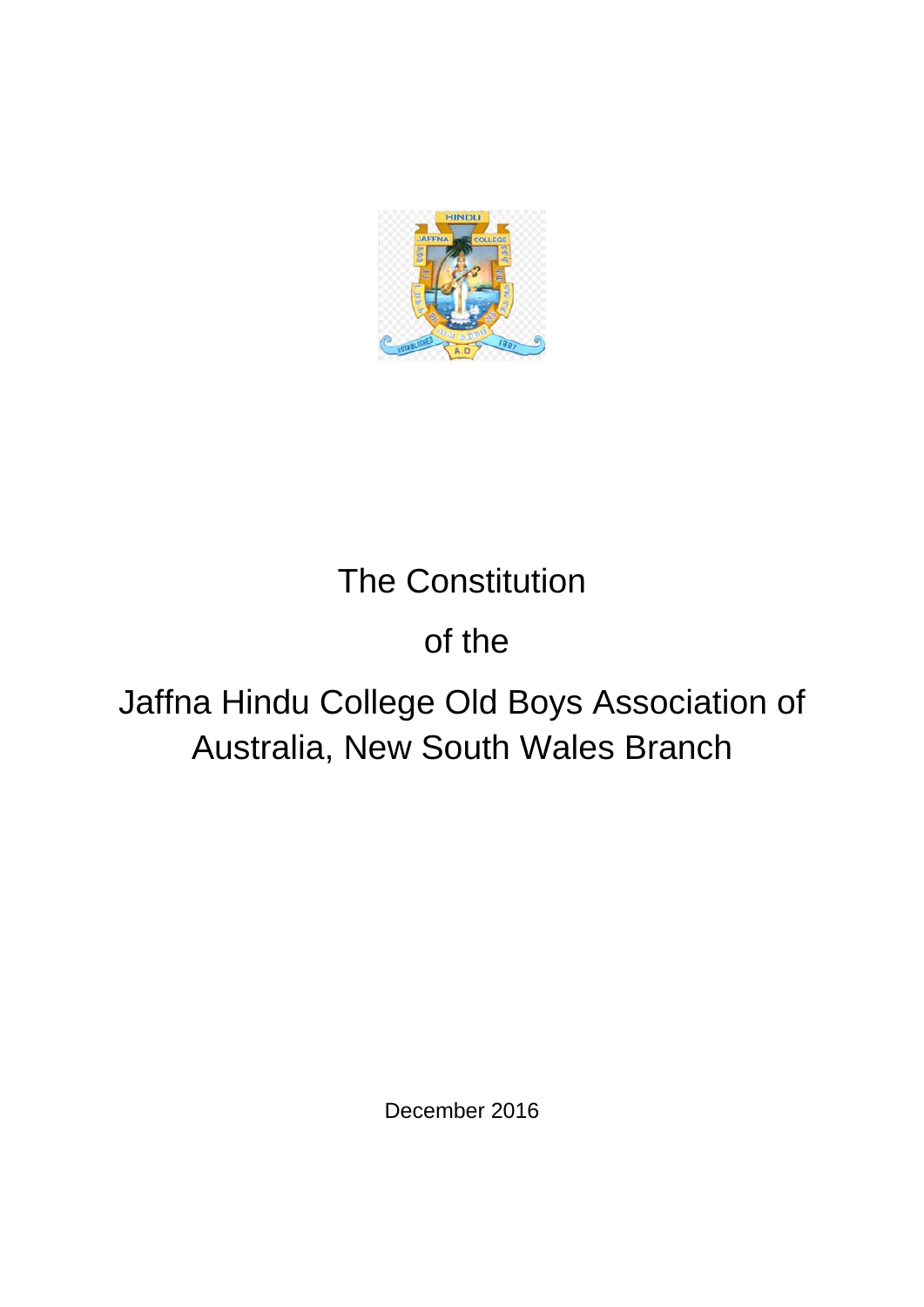# **Table of Contents**

| 1.<br>2.<br>3.<br>4.<br>5.<br>6.<br>7.<br>8.<br>9.<br>10.<br>11.<br>12.<br>13.<br>14.<br>15.<br>16.<br>17.<br>18.<br>19. |
|--------------------------------------------------------------------------------------------------------------------------|
|                                                                                                                          |
|                                                                                                                          |
|                                                                                                                          |
|                                                                                                                          |
|                                                                                                                          |
|                                                                                                                          |
|                                                                                                                          |
|                                                                                                                          |
|                                                                                                                          |
|                                                                                                                          |
|                                                                                                                          |
|                                                                                                                          |
|                                                                                                                          |
|                                                                                                                          |
|                                                                                                                          |
|                                                                                                                          |
|                                                                                                                          |
|                                                                                                                          |
|                                                                                                                          |
|                                                                                                                          |
| 20.                                                                                                                      |
| 21.                                                                                                                      |
| 22.<br>23.                                                                                                               |
|                                                                                                                          |
|                                                                                                                          |
| 24.                                                                                                                      |
| 25.                                                                                                                      |
| 26.                                                                                                                      |
| 27.                                                                                                                      |
| 28.                                                                                                                      |
|                                                                                                                          |
| 29.<br>14                                                                                                                |
| 30.                                                                                                                      |
| 31.                                                                                                                      |
| 32.                                                                                                                      |
| 33.                                                                                                                      |
| 34.                                                                                                                      |
| 35.                                                                                                                      |
| 36.<br>37.                                                                                                               |
| 38.                                                                                                                      |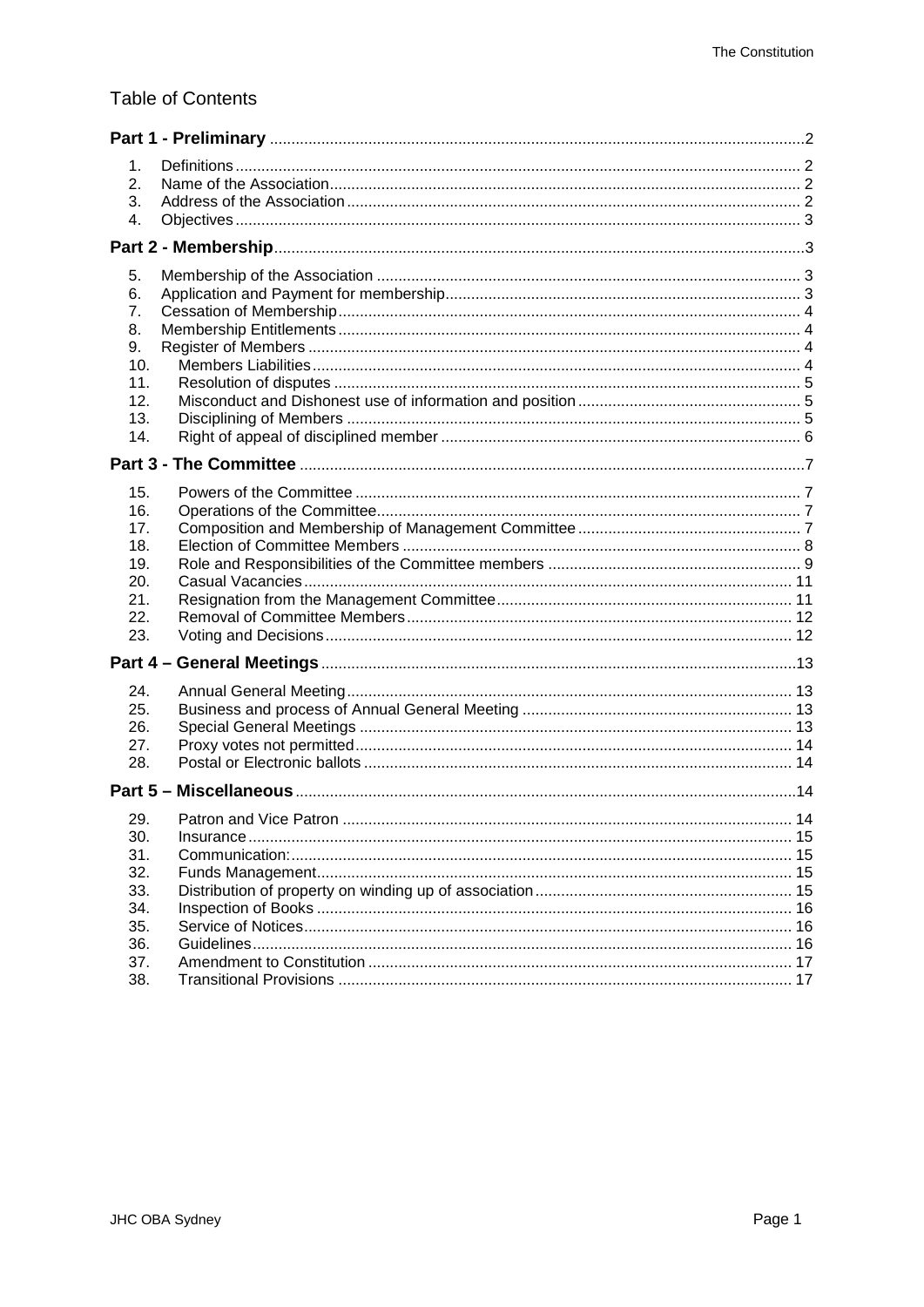# <span id="page-2-0"></span>**Part 1 - Preliminary**

# <span id="page-2-1"></span>**1. Definitions**

In this constitution**,**

**Act** means, Associations Incorporation Act 2009

**Association** means, Jaffna Hindu College Old Boys Association of Australia – New South Wales Branch Incorporated.

**College** means, Jaffna Hindu College

**Jaffna Hindu College** means the Jaffna Hindu College established in Jaffna, Northern Sri Lanka in 1890.

**Management Committee** means, the committee, consisting of office bearers and seven other ordinary committee members, who are elected at the Annual General Meeting and has the responsibility of managing the affairs of the Association.

**Office Bearers** means, members of the Management Committee who hold the position of President, Vice President, Secretary and Treasurer.

**Ordinary Committee Member** means, a member of the committee who is not an office bearer of the Association

**Sub-committee** means, any sub-committee appointed by the committee for planning and execution of sports activities, social activities or any other activities as determined by the committee.

**Member** means, a member of the Association who has paid his annual subscription or is a life member of the Association.

**Financial Year** means, financial year of the Association which begins on the 01 November and ends on the 31 October in the following year.

# <span id="page-2-2"></span>**2. Name of the Association**

The association shall be called: **Jaffna Hindu College Old Boys Association of Australia – New South Wales Branch Incorporated**, hereinafter referred to as the Association. It is also referred to as the **JHC OBA Sydney** as has been referred to by members and well-wishers in the wider community in Australia.

# <span id="page-2-3"></span>**3. Address of the Association**

- (1) Unless the Committee decides otherwise, the address of the Association shall be the address of the Secretary. All files, minutes of meetings, registers, records and other documents of the Association shall be kept at this address.
- (2) Address for all correspondence shall be the Post Office Box number which is in operation.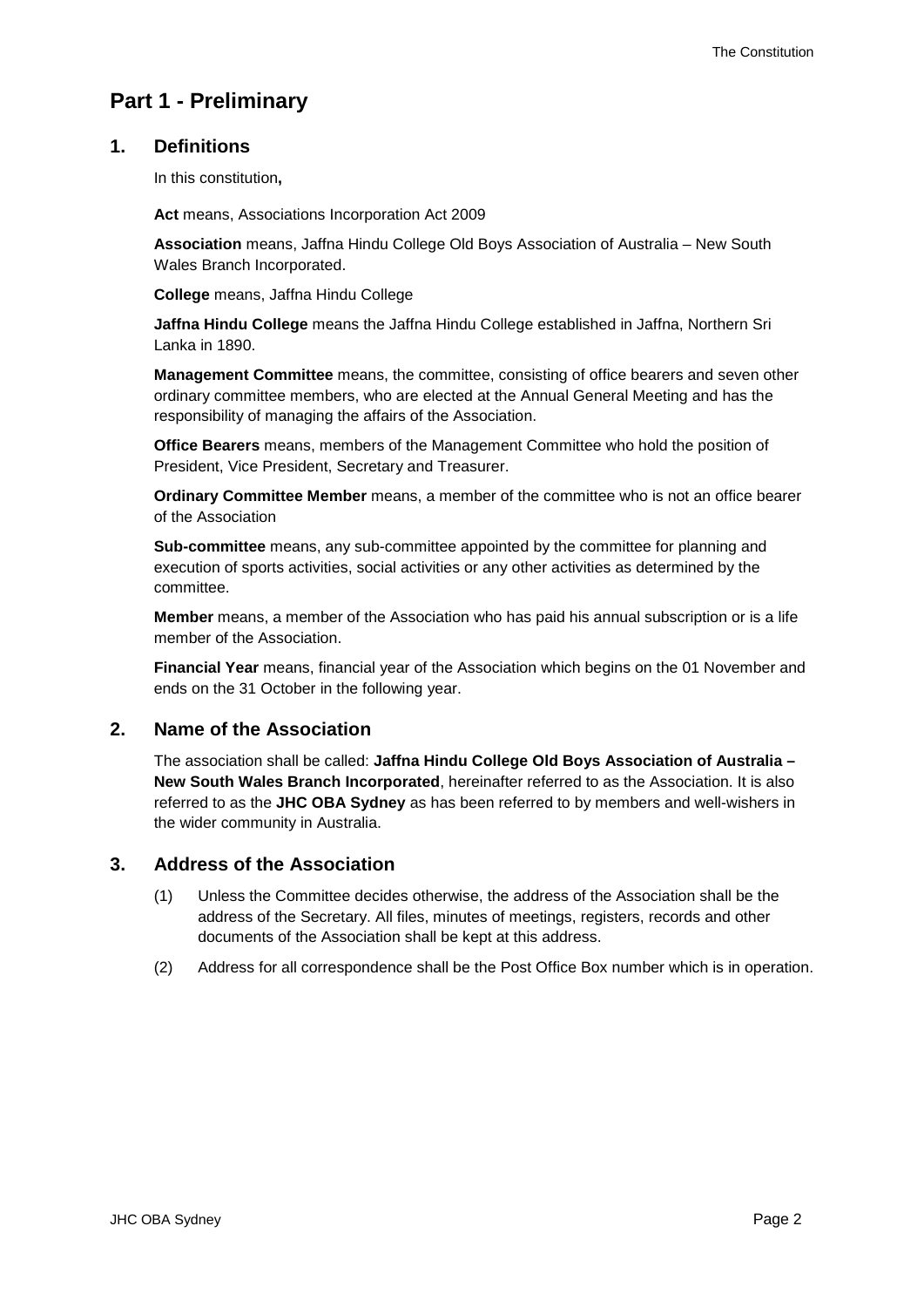# <span id="page-3-0"></span>**4. Objectives**

Objectives of the Association shall be:

- (1) To foster a close and cordial relationship between members of the association and maintain loyalty and preserve the high traditions of the college
- (2) To provide all possible assistance with its needs relating to Teaching, Learning and Sporting activities.
- (3) To foster fellowship and friendship amongst old boys and staff and their families in accordance with the College ethics.
- (4) To organise programs of any art form and traditional festivals for the Tamil Community in NSW as the association deems fit.
- (5) To contribute to the educational advancement of needy children and students in our community in Australia and Sri Lanka.
- (6) To raise, collect or accept funds from member subscriptions, donations, gifts, fund raising events and any other similar source that is in accordance with the objectives of the Association.

# <span id="page-3-1"></span>**Part 2 - Membership**

# <span id="page-3-2"></span>**5. Membership of the Association**

There shall be two types of members namely, Ordinary members and Life members

- (1) **Ordinary Members -** Old boys of Jaffna Hindu College and past members of the College academic and non-academic staff residing in Australia shall be entitled to be ordinary members of the Association. Membership shall be for the Financial Year.
- (2) **Life Members -** A person who is entitled to be an ordinary member may become a life member of the Association, on paying a once and for all subscription of a sum of money, as provided in clause 6(4).

# <span id="page-3-3"></span>**6. Application and Payment for membership**

- (1) Application for membership shall be in the prescribed form, as provided in the Operational Guidelines of the Association. The application shall be signed by the applicant and proposed and seconded by any two members of the Association. In considering the application, the committee shall accept or reject the application for membership. If any application is rejected, the committee shall, if requested by the applicant give reasons for its rejection. On admission, an applicant shall pay the annual subscription applicable at the time of application and become a member.
- (2) Membership including renewals are for a financial year.
- (3) Renewals and new member applications shall be closed seven days prior to all General Meetings and shall remain closed until the closure of the General Meeting.
- (4) Any eligible person who wants to become a life member, shall pay a once and for all payment of a sum, equivalent of ten years of subscription applicable at the time of payment and become a life member.
- (5) Annual subscription amount shall be determined by the committee and be approved at the Annual General Meeting. Change of annual subscription becomes valid only when it is approved at the Annual General Meeting.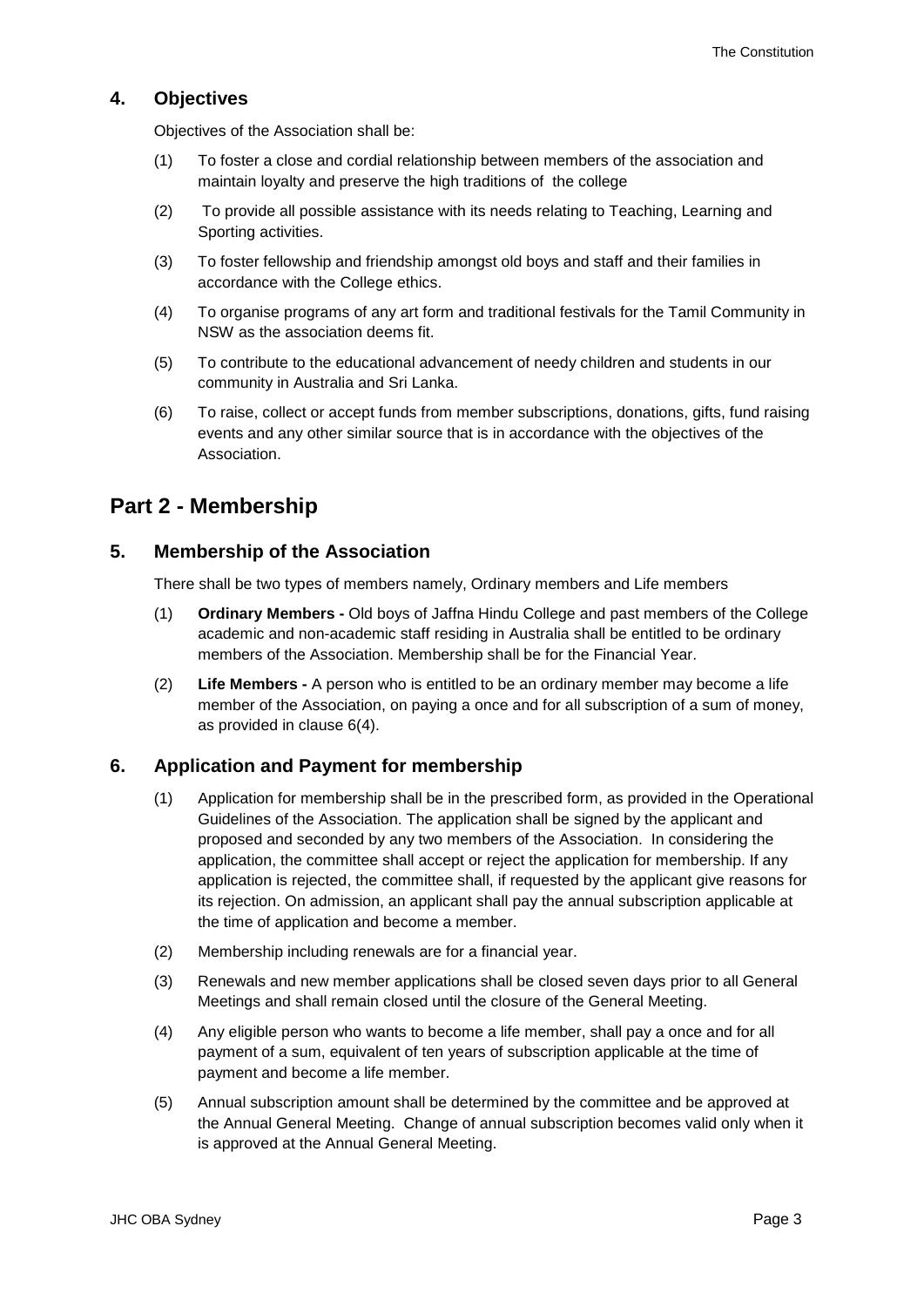- (6) The Management Committee shall consider all pending applications for membership, which had been received not later than seven days prior to any General Meeting and accept or reject them.
- (7) Subscription fees paid are non-refundable

# <span id="page-4-0"></span>**7. Cessation of Membership**

- (1) A person ceases to be a member of the association if the person:
	- (a) dies, or
	- (b) fails to pay the annual membership fee within 3 months after the fee is in default , or
	- (c) resigns from membership, or
	- (d) is expelled from the association.
- (2) Anyone who has ceased to be a member as per sub clause (b), (c) or (d) above, should hand over all documents, registers or assets which were given to him or acquired by him as a member of the Association, to the Secretary in the presence of the another committee member within fourteen days from cessation of membership.

# <span id="page-4-1"></span>**8. Membership Entitlements**

A right, privilege or obligation which a person has by reason of being a member or life member of the association:

- (1) is not capable of being transferred or transmitted to another person, and
- (2) terminates on cessation of the person's membership.

# <span id="page-4-2"></span>**9. Register of Members**

- (1) The secretary must establish and maintain a register of members of the Association in written or electronic form specifying the name and postal, residential and email addresses and telephone number of each member of the Association together with the date on which the person became a member.
- (2) The register of members must be kept in New South Wales at the address of the Secretary.
- (3) The register of members must be open for inspection, free of charge, by any member of the association at any reasonable time.
- (4) A member must not use information about a person obtained from the register to contact or send material to the person, other than for:
	- (a) the purposes of sending the person a newsletter, a notice in respect of a meeting or other event relating to the association or other material relating to the association, or
	- (b) any other purpose necessary to comply with a requirement of the Act or any Regulation.
- (5) If the register of members is kept in electronic form, it must be convertible into hard copy

# <span id="page-4-3"></span>**10. Members Liabilities**

The liability of a member of the association to contribute towards the payment of the debts and liabilities of the association or the costs, charges and expenses of the winding up of the association is limited to the amount, if any, unpaid by the member in respect of membership of the association as required by clause 6.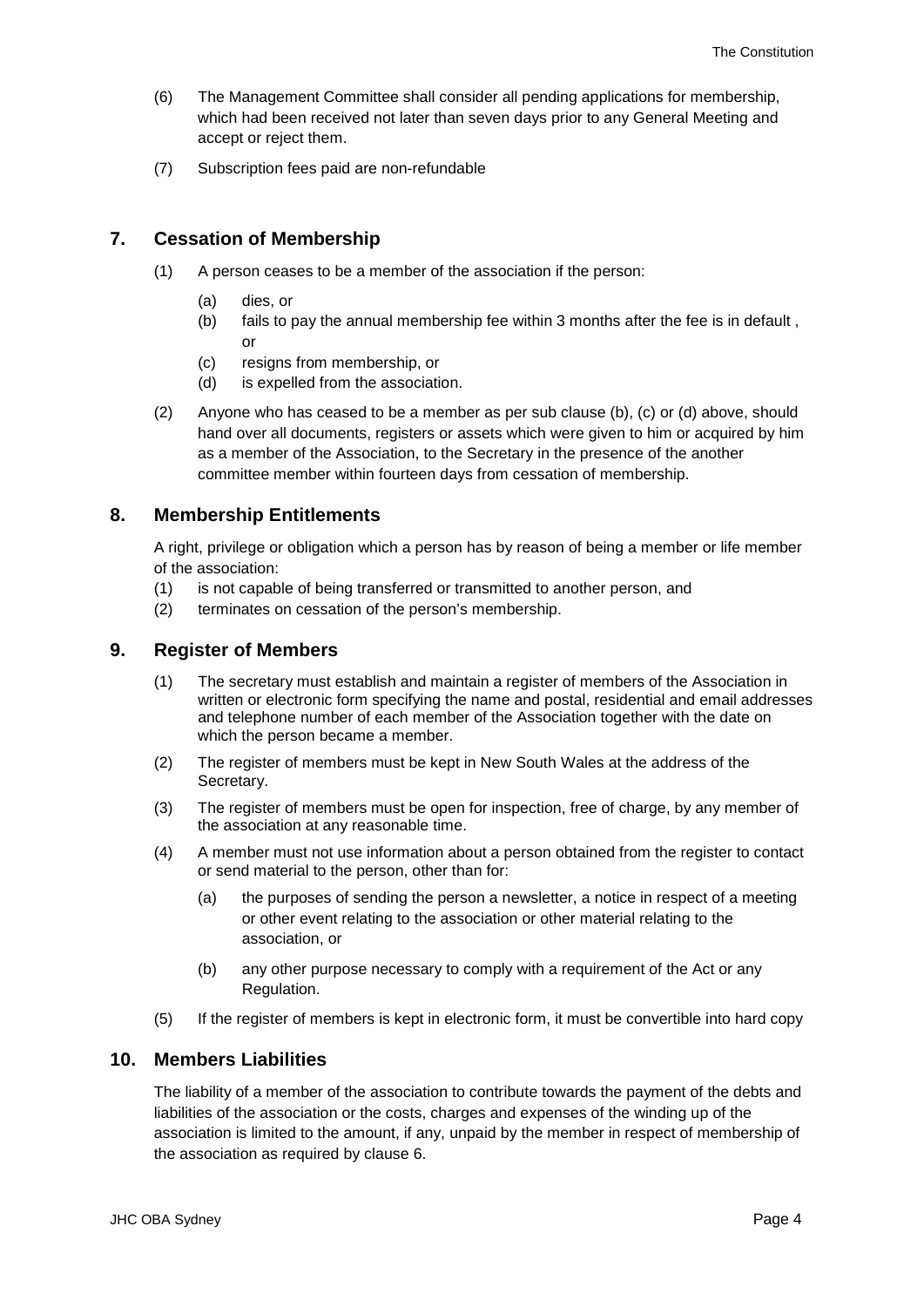# <span id="page-5-0"></span>**11. Resolution of disputes**

- (1) A dispute between a member and another member (in their capacity as members) of the Association, or a dispute between a member or members and the Association, are to be resolved by an expert panel of three members appointed by the Management Committee.
- (2) Members to the he Expert panel can be appointed from the members of the Association. Management Committee may invite experts outside the Association for the purpose of assisting the Expert Panel.
- (3) If a resolution is not reached within six weeks from the time the panel was set up, the matter can be referred to a Community Justice Centre for mediation under the *Community Justice Centres Act 1983*.
- (4) If a dispute is not resolved by mediation within three months of the referral to a Community Justice Centre, the dispute is to be referred to arbitration.
- (5) The *Commercial Arbitration Act 2010* applies to a dispute referred to arbitration.

#### <span id="page-5-1"></span>**12. Misconduct and Dishonest use of information and position**

Any member who has engaged in a misconduct or acted in a dishonest manner shall be subjected to a Disciplinary Action or Actions as outlined in Clause 13.

#### (1) **Misconduct:**

A member of the association including a committee member or sub-committee member who has engaged in misappropriation of the Association's funds or acted in a manner which affected the reputation of the association is considered to have engaged in a misconduct.

#### (2) **Acting in Dishonest Manner:**

Any one of those classified in the following sub clauses (a), (b), (c) or (d) is considered to be acting in a dishonest manner, if that person acted directly or indirectly with the intention of gaining an advantage for himself or for any other person, or causing detriment to the association.

- (a) A committee member of the association who uses his position for a purpose other than for the purpose or benefit of the Association.
- (b) A committee member or a former committee member of the association who uses information obtained as a committee member.
- (c) A member of the association who uses information obtained by a committee member or a former committee member.
- (d) A member who has resigned from Management Committee or otherwise ceased to be a member of the Management Committee and who has failed to handover the documents, registers or assets belonging to the Association within fourteen days of resignation or cessation as a member of the Management Committee.
- (e) Anyone who ceased to be member as per clause 7(b), 7(c) or 7(d) above and who has failed to handover the documents, registers or assets belonging to the Association within fourteen days of cessation of membership.

#### <span id="page-5-2"></span>**13. Disciplining of Members**

- (1) A complaint may be made to the committee by any person that a member of the association:
	- (a) has refused or neglected to comply with a provision or provisions of this constitution, or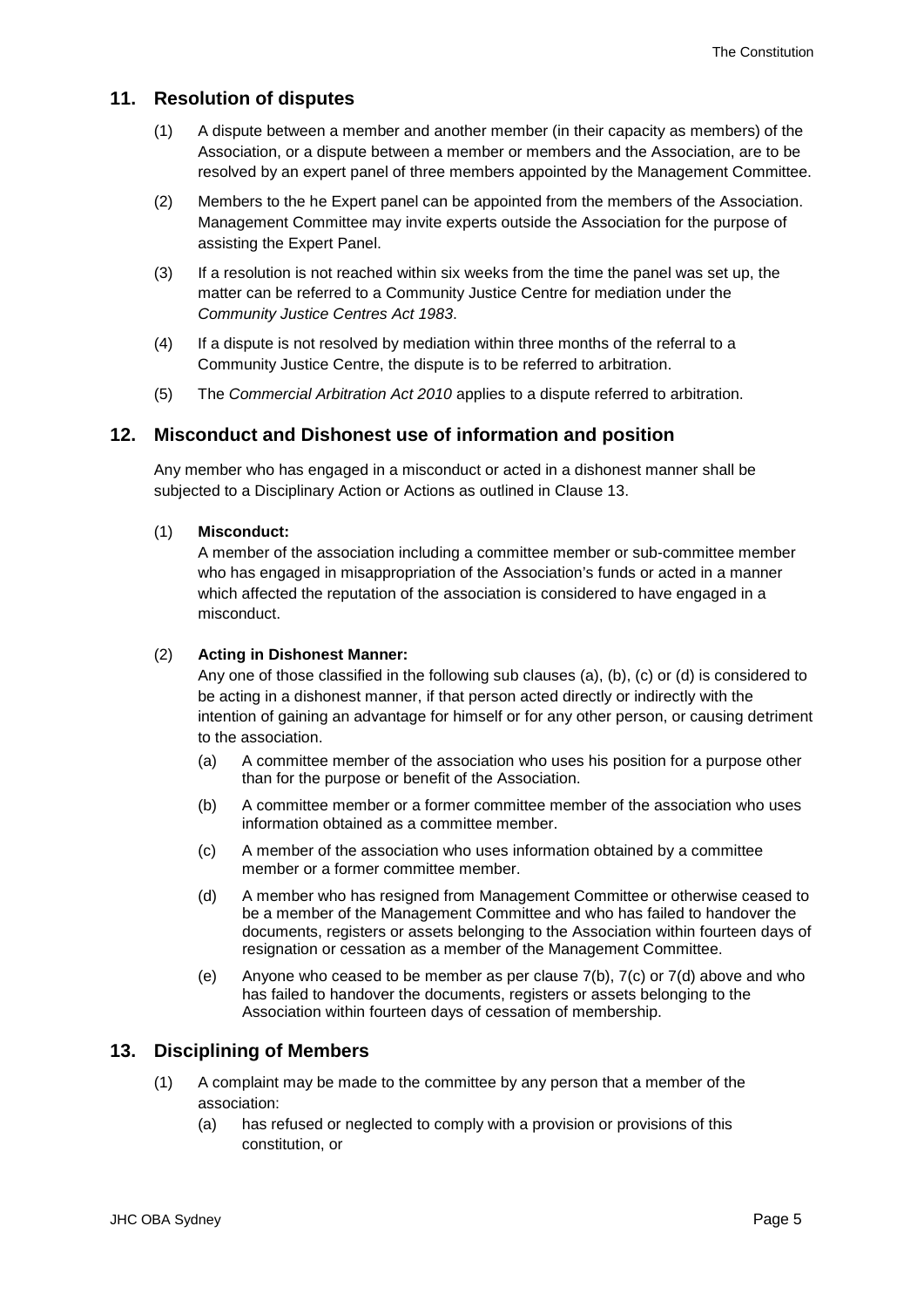- (b) has wilfully or dishonestly acted in a manner prejudicial to the interests of the association, or
- (c) has refused to hand over documents, registers or assets of the Association, despite a written request by the Management Committee, or

(d) has committed a misconduct

- (2) The committee may refuse to deal with a complaint, if it considers the complaint to be trivial or vexatious in nature.
- (3) If the committee decides to deal with the complaint, the committee
	- (a) must cause notice of the complaint to be served on the member concerned,
	- (b) must give the member at least fourteen days from the time the notice is served within which to make submissions to the committee in connection with the complaint, and
	- (c) must take into consideration any submissions made by the member in connection with the complaint.
- (4) The committee may, by resolution, expel the member from the association or suspend the member from membership of the association if, after considering the complaint and any submissions made in connection with the complaint, it is satisfied that the facts alleged in the complaint have been proved and the expulsion or suspension is warranted in the circumstances.
- (5) If the committee expels or suspends a member, the secretary must, within seven days after the action is taken, cause written notice to be given to the member of the action taken, of the reasons given by the committee for having taken that action and of the member's right of appeal under Clause 14.
- (6) The expulsion or suspension does not take effect:
	- (a) until the expiration of the period within which the member is entitled to appeal against the resolution concerned, or
	- (b) if within that period the member exercises the right of appeal, unless and until the association confirms the resolution under clause 14 (4) whichever is the later.

#### <span id="page-6-0"></span>**14. Right of appeal of disciplined member**

- (1) A member may appeal to the association against the resolution of the committee under clause 12, within seven days after notice of the resolution is served on the member, by lodging with the secretary a notice to that effect.
- (2) The notice may, but need not, be accompanied by a statement of the grounds on which the member intends to rely for the purposes of the appeal.
- (3) On receipt of a notice from a member under sub clause (1), the secretary must notify the committee, which is to convene a Special General Meeting of the Association to be held within twenty eight days after the date on which the secretary received the notice.
- (4) At a General Meeting of the association convened under sub clause (3):
	- (a) no business other than the question of the appeal is to be transacted, and
	- (b) the committee and the member must be given the opportunity to state their respective cases orally or in writing, or both, and
	- (c) the members present are to vote by secret ballot on the question of whether the resolution should be confirmed or revoked.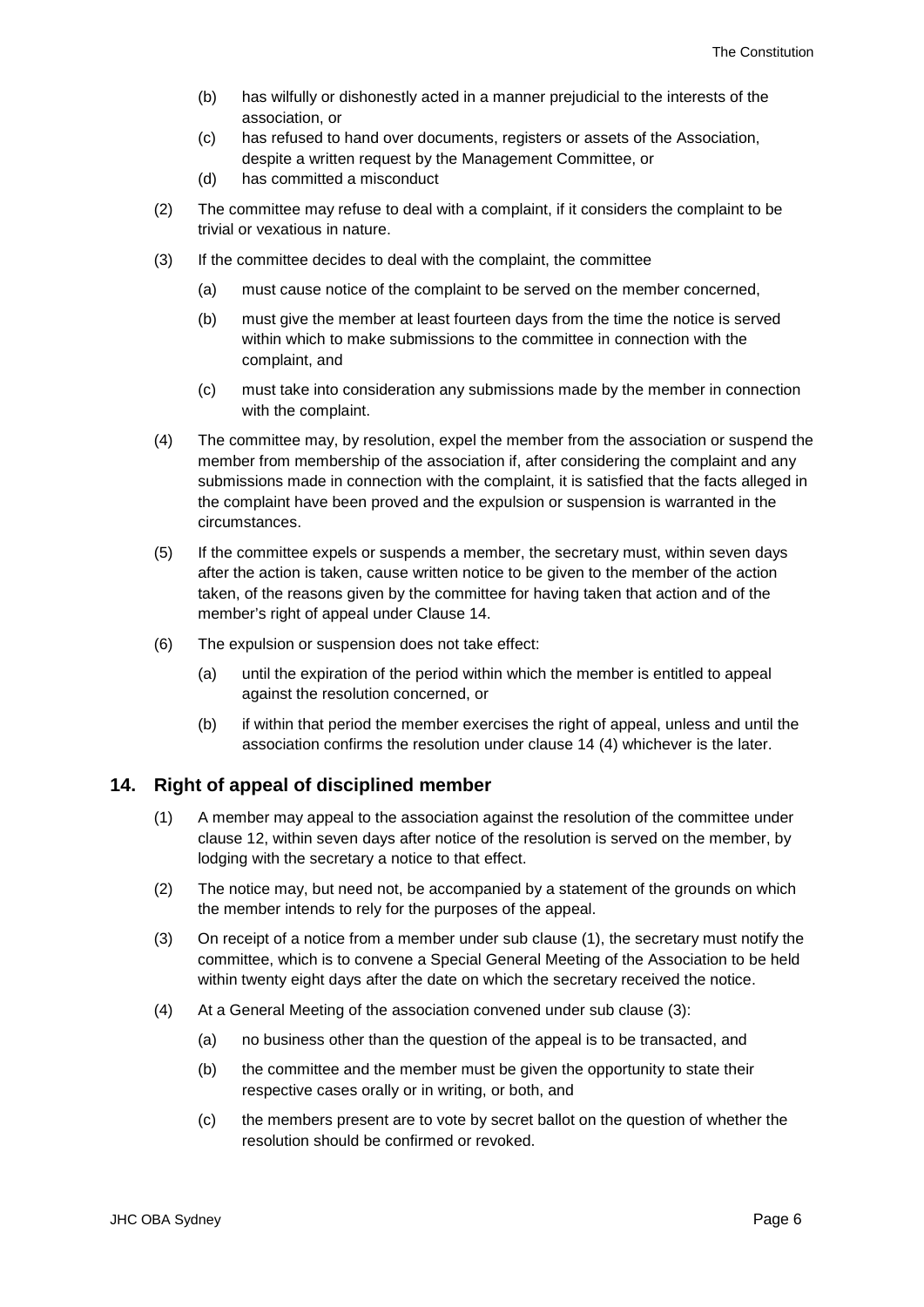(d) The appeal is to be determined by a simple majority of votes cast by members of the association present on that day.

# <span id="page-7-0"></span>**Part 3 - The Committee**

## <span id="page-7-1"></span>**15. Powers of the Committee**

Subject to the Act, the Regulation, this constitution and any resolution passed by the association in General Meetings, the committee:

- (1) is to control and manage the affairs of the association, and
- (2) may exercise all the functions that may be exercised by the association, other than those functions that are required by this constitution to be exercised by a General Meeting of members of the association, and
- (3) has power to perform all the acts and do all things that appear to the committee to be necessary or desirable for the proper management of the affairs of the association.

## <span id="page-7-2"></span>**16. Operations of the Committee**

The committee shall plan and execute all projects, activities and events as per the objectives of the Association. It shall focus on the following

- (1) prepare a budget for the year.
- (2) meet at regular intervals to perform its functions but not less than six meetings per financial year.
- (3) discuss planned projects, activities and events for the year ahead at its regular committee meetings.
- (4) appoint sub-committees as provided in the constitution.
- (5) initiate fund raising activities.
- (6) allocate funds to the Sports and Social activities of the Association.
- (7) consider and approve financial reports submitted by the Treasurer at each of its committee meeting.
- (8) consider all new member applications for approval, provided by the Secretary.
- (9) consider all requests addressed to the Association and take actions subject to the provisions of this constitution.
- (10) Quorum for the Management Committee Meeting shall be more than 50 % of the number of management committee members.
- (11) The Agenda of a committee meeting shall include the following items:
	- (a) Adoption of minutes of the last meeting.
	- (b) Adoption of the financial reports submitted by the treasurer.
	- (c) Incoming and outgoing mails and communications received and sent by the Association

#### <span id="page-7-3"></span>**17. Composition and Membership of Management Committee**

- (1) The Management committee is to consist of:
	- (a) the office-bearers of the association, and
	- (b) seven other committee members as detailed below.
- (2) The Office Bearers of the Association are:
	- (a) the President,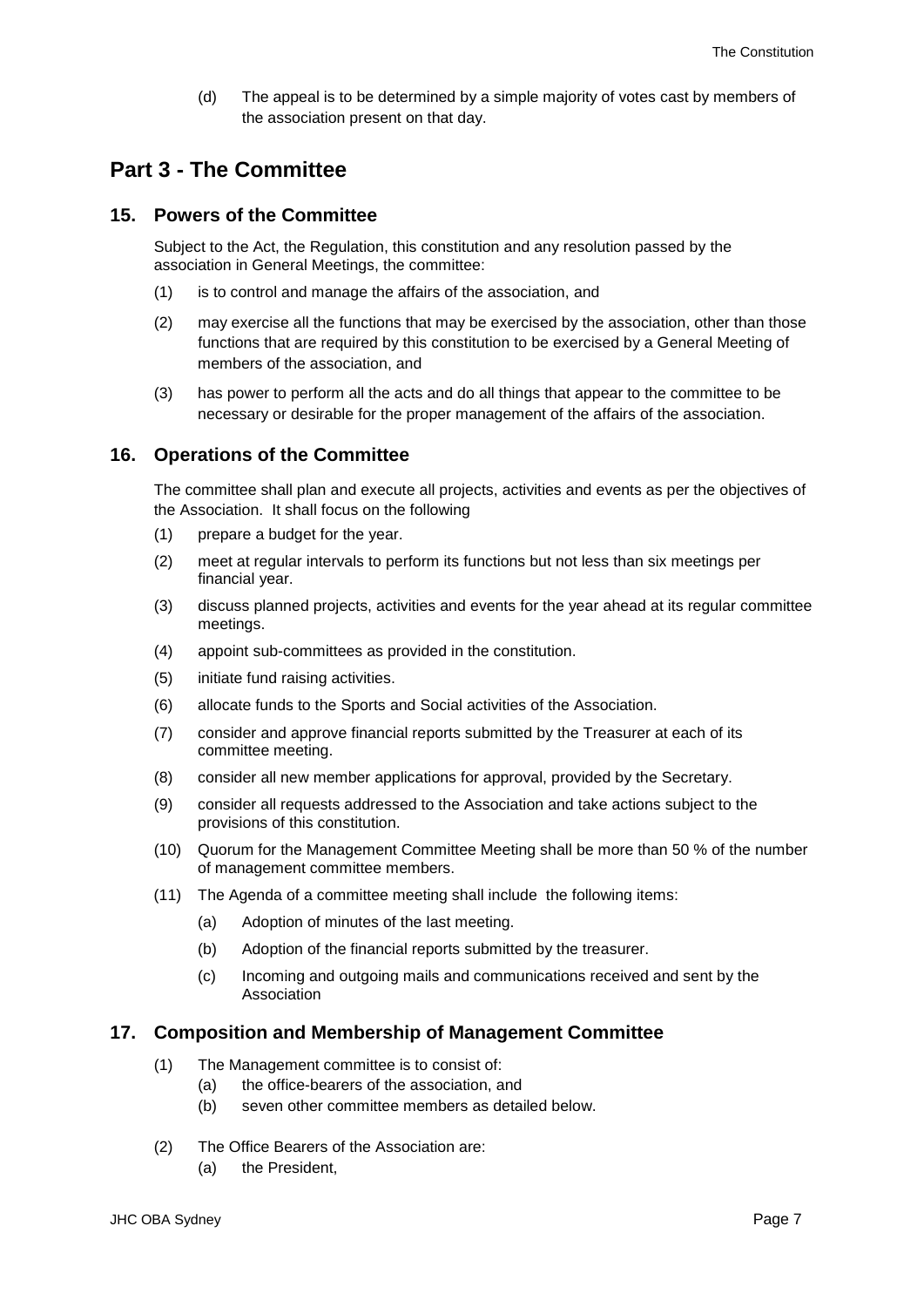- (b) the Vice President,
- (c) the Secretary and
- (d) the Treasurer.
- (3) Other members of the Management Committee are:
	- (a) the Assistant Secretary,
	- (b) the Assistant Treasurer,
	- (c) the Sports Secretary,
	- (d) the Social Secretary and
	- (e) three Committee members.

## <span id="page-8-0"></span>**18. Election of Committee Members**

- (1) Nominations of candidates from members of the Association for election as office-bearers and other committee members:
	- (a) must be made in the prescribed form, as provided in the operational guideline, proposed and seconded by any two members of the association and accompanied by the written consent of the candidate (which may be endorsed on the form of the nomination), and
	- (b) must be delivered to the secretary of the association preferably in a sealed cover fourteen days prior to the Annual General Meeting at which the election is to take place. This clause doesn't prevent any member from sending the nomination form to the secretary by e-mail within the stipulated time referred in this clause.
- (2) A committee meeting shall be convened no later than one week from the closing of the nominations, for the purpose of validating the nominations received. One of the Patron or Vice Patron shall also be invited for this purpose.
- (3) The Secretary shall open all the nominations received under sealed cover by the due date, in the presence of those present at the meeting convened as per sub clause (2) above.
- (4) The Secretary shall also table all nominations received in electronic format to the committee.
- (5) No member shall be nominated for more than one position at a time.
- (6) A member is eligible to be nominated to a position defined under officer bearer, if he had served for any two years in the Management Committee in the previous years.
- (7) After the validation of nominations at the committee meeting convened as per sub clause (2), a list of nomination shall be compiled by the Secretary which includes the name of member, position applied for, and the names of proposer and seconder of each nomination.
- (8) If only one nomination is received for each position other than committee members, the persons nominated are taken to be elected at the Annual General Meeting.
- (9) If insufficient nominations are received to fill all vacancies on the Management Committee, the candidates nominated are taken to be elected and further nominations are to be received from the members present at the Annual General Meeting.
- (10) A member shall nominate only one member at the Annual General Meeting if nominations are called for from the floor as per sub clause (6) above.
- (11) If insufficient nominations are received as per sub clause (10) above, any vacant positions remaining on the committee are taken to be casual vacancies.
- (12) If the number of nominations received exceeds the number of vacancies to be filled, a ballot is to be held.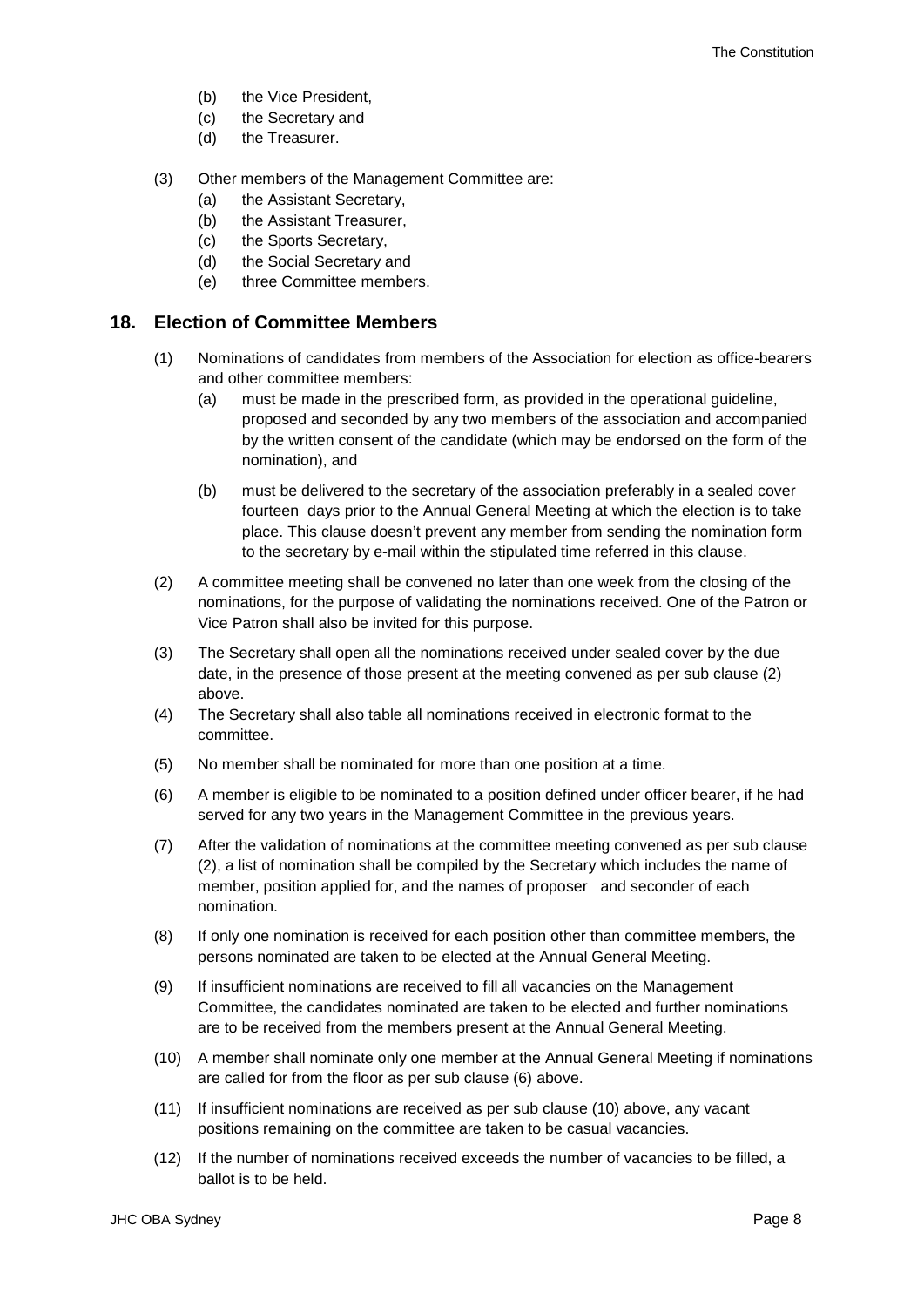- (13) The ballot for the election of the members of the committee is to be conducted at the Annual General Meeting in usual and proper manner that the committee directs.
- (14) The maximum number of consecutive term of any office bearer is two terms. They shall be elected at every Annual General Meeting.

# <span id="page-9-0"></span>**19. Role and Responsibilities of the Committee members**

# **1. President:**

The President of the association is responsible for the overall running of the association and its financial wellbeing.

He shall,

- (a) preside all meeting and functions organised by the Association.
- (b) get as many members actively involved in the activities of the association as possible.
- (c) delegate Vice President to officiate events and meetings, in the event of his inability to attend any such event or meeting.
- (d) acquaint each member of the committee with their function, responsibility and duties.
- (e) prioritise the projects and events including the items and agenda covered in the events.
- (f) table all correspondence received and sent by the President on behalf of the association at the next Committee meetings for consideration and / or information.

# **2. Vice President:**

Vice President shall perform all functions of the President, when the president is unable or not willing to perform such duties. He shall seek guidance from the committee when required.

# **3. Secretary:**

The Secretary of the association is responsible for the smooth function of the association.

He shall:

- (a) organise meetings including General Meetings and Management Committee meetings.
- (b) take minutes from all meetings.
- (c) keep, or effectively store, the documents of the Association.
- (d) updates the office of fair trading with the required documentation.
- (e) updates the Membership register or Membership database as soon as change occurs in the composition of the membership.
- (f) maintain the database of the members in a book (print) and electronic format.
- (g) ensure that members of the association are informed of activities and events.
- (h) provide guidance to Webmaster on the content of the material published in official websites of the association.
- (i) prepare an Annual Report on the activities, projects and events carried out or by or on behalf of the association and present at the Committee Meeting and at the Annual General Meeting.
- (j) discharge his duties as described in other clauses in this Constitution.

# **4. Treasurer**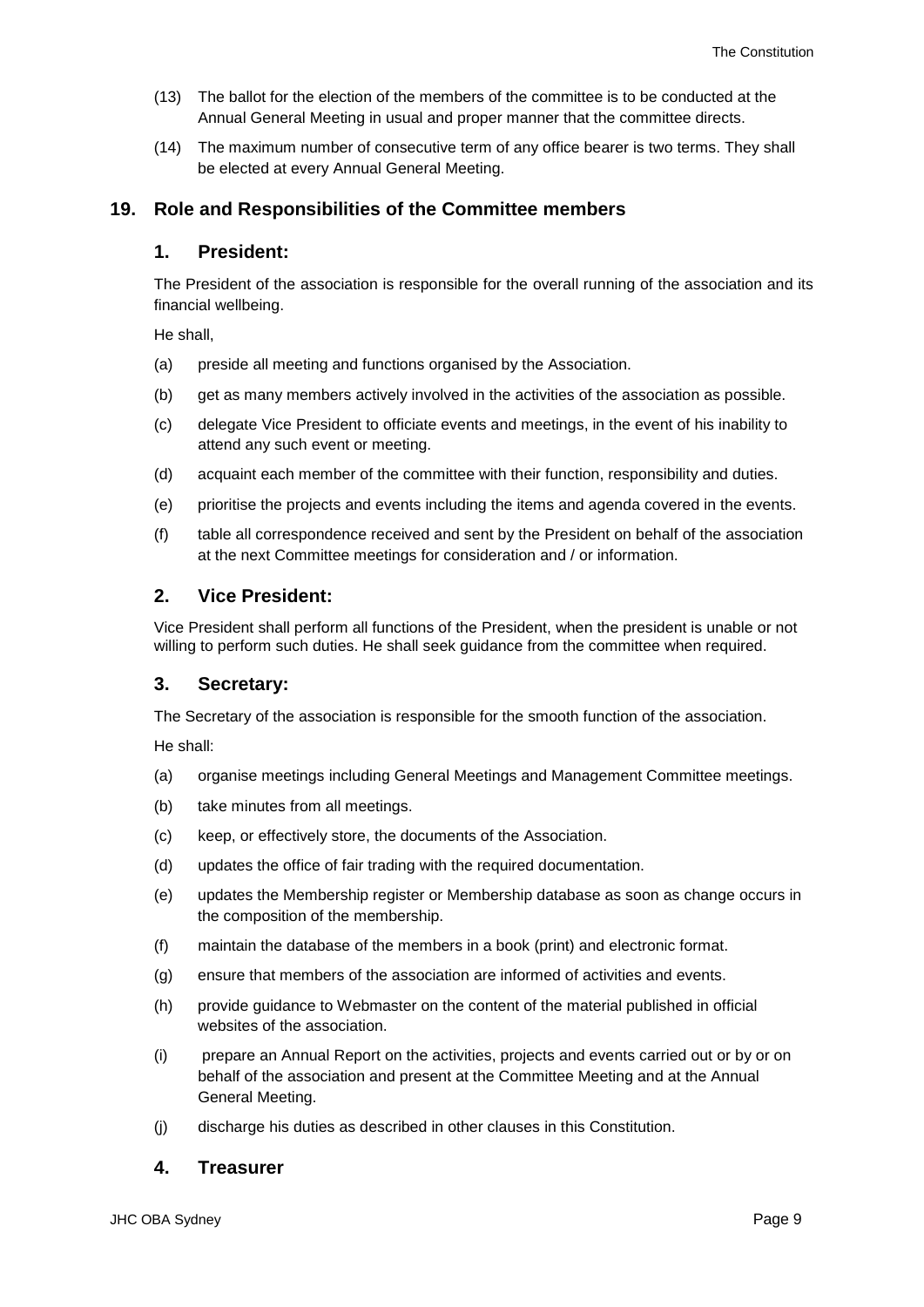The Treasurer is the custodian of the funds and financial records of the Association. He shall

- (a) be responsible for the funds and maintain proper accounts including but not limited to the provisions given in the clauses below.
- (b) with the assistance of the Asst. Treasurer collect all monies; issue receipts for all payments received, and keep proper accounts that can be conveniently be audited.
- (c) pay all monies into the bank account of the Association as soon as practicable.
- (d) keep a columnar cashbook and or a suitable accounting package showing details of receipts, expenditure and balance
- (e) present at each committee meeting a statement of income and expenditure with the cash at hand, balances of bank account(s) as at the last statement period.
- (f) provide an end of year financial statement and bank reconciliation statement for the benefit of auditing and ongoing financial scrutiny.
- (g) be the custodian of all the financial records including cheque books and receipt books.
- (h) observe and act as per the financial guidelines.

# **5. Assistant Treasurer**

The Assistant Treasurer shall assist the Treasurer in all his duties as and when required by the treasurer and perform all such functions in the absence of the Treasurer.

# **6. Sports Secretary**

The Sports Secretary shall be responsible for all the sports activities organised by the Association.

He Shall:

- (a) head the subcommittee for sports activities appointed by the Committee to organise, manage and control all the sports activities.
- (b) provide a list of sporting activities planned during his term to the Committee.
- (c) work with the Sub-committee and the Committee on the selection of players or participants for any sports activities organised by the Association or take part on behalf of the Association.
- (d) prepare a budget and get it approved by the Committee
- (e) not exceed the spending limit as determined by the Management Committee.
- (f) ensure all payments and receipts are carried out through the Treasurer
- (g) not approach a sponsor or well-wisher without the letter authorising him to do so by the Management Committee.

# **7. Social Secretary**

Social Secretary shall be responsible for all the recreational activities organised for and on behalf of the Association.

He shall:

- (a) head the sub-committee for social activities appointed by the Committee
- (b) provide a list of activities planned during his term to the Committee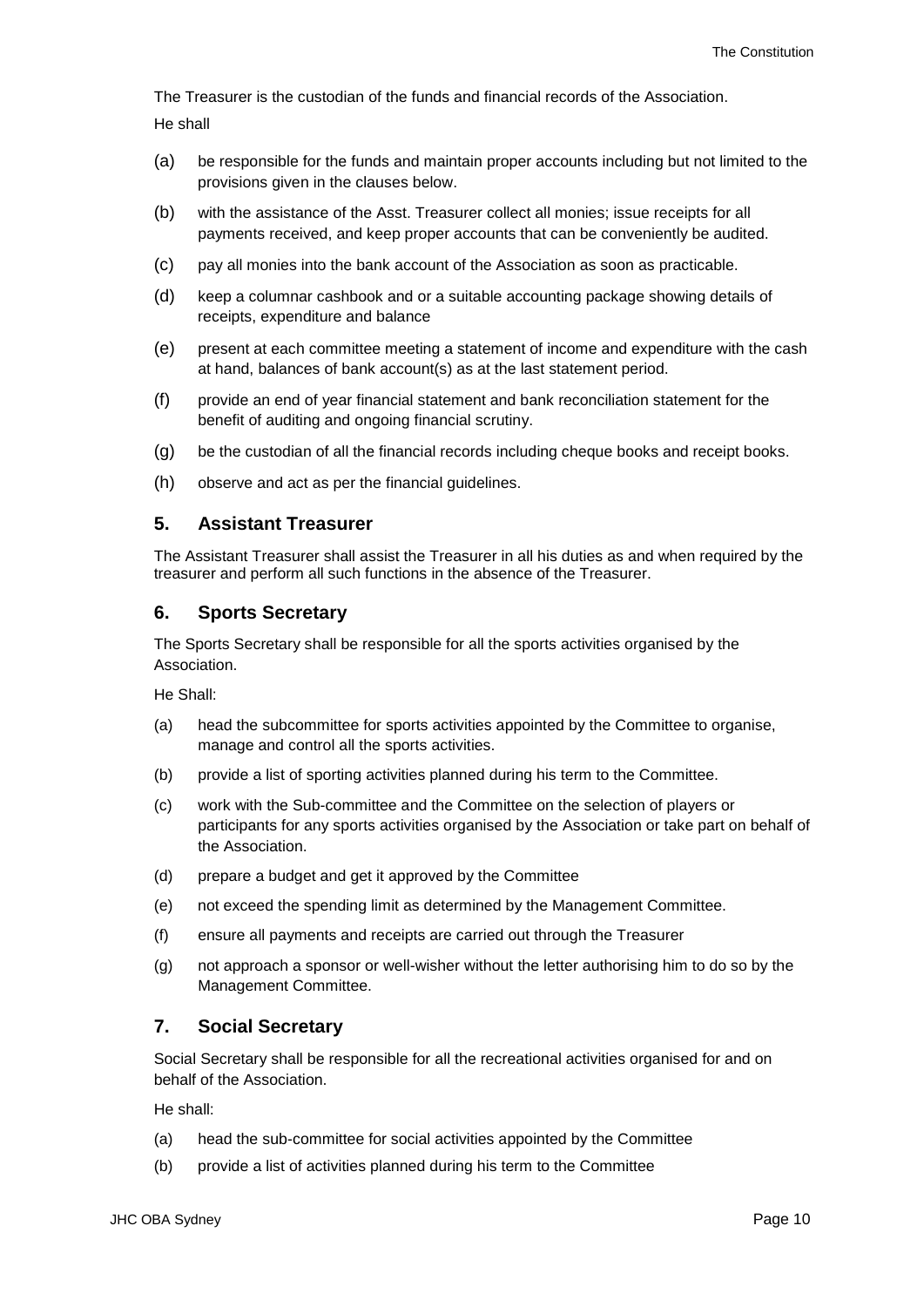- (c) prepare a budget and get it approved by the Committee
- (d) not exceed the spending limit as determined by the Management Committee.
- (e) ensure all payments and receipts are carried out through the Treasurer
- (f) not approach a sponsor or well-wisher without the letter authorising him to do so by the Management Committee.

#### **8. Other Ordinary Committee members**

An ordinary committee member shall assist the Committee with any responsibilities delegated to the member by the Committee.

He shall:

- (a) attend all committee meetings.
- (b) actively engages in the discussion including the actioned items, actions planned and financial reports at any committee meeting.
- (c) be part of any sub-committee, when he is appointed to any such sub-committee
- (d) be an advocate of the Association.

#### <span id="page-11-0"></span>**20. Casual Vacancies**

- (1) In the event of a casual vacancy occurring in the membership of the committee, the committee may appoint a member of the association to fill the vacancy and the member so appointed is to hold office, subject to this constitution, until the annual general meeting next following the date of the appointment.
- (2) A casual vacancy in the office of a member of the Management Committee occurs if the member:
	- (a) dies, or
	- (b) ceases to be a member of the association, or
	- (c) is or becomes an insolvent under administration within the meaning of the *[Corporations Act 2001](http://www.comlaw.gov.au/)* of the Commonwealth, or
	- (d) resigns office by notice in writing given to the secretary, or
	- (e) is removed from office under clause 22, or
	- (f) becomes a mentally incapacitated person, or
	- (g) is absent without the consent of the committee from three consecutive meetings.

#### <span id="page-11-1"></span>**21. Resignation from the Management Committee**

- (1) All members of the Management Committee are expected to serve in the committee until the next Annual General Meeting. If any member wants to resign from the Committee for any reason shall do so as per the clauses provided below.
- (2) Letter of resignation shall be sent to the Secretary of the Association in writing by any approved form of communication.
- (3) The Secretary or any office bearer on behalf of the Secretary, shall confirm with the concerned member if the resignation letter has been received
- (4) Letter of resignation shall be acknowledged by the Secretary.
- (5) Letter of resignation shall be brought to the notice of the Management Committee within two days from the day the request was received.
- (6) The Management Committee shall be convened to discuss the letter of resignation within two weeks from the day it was received.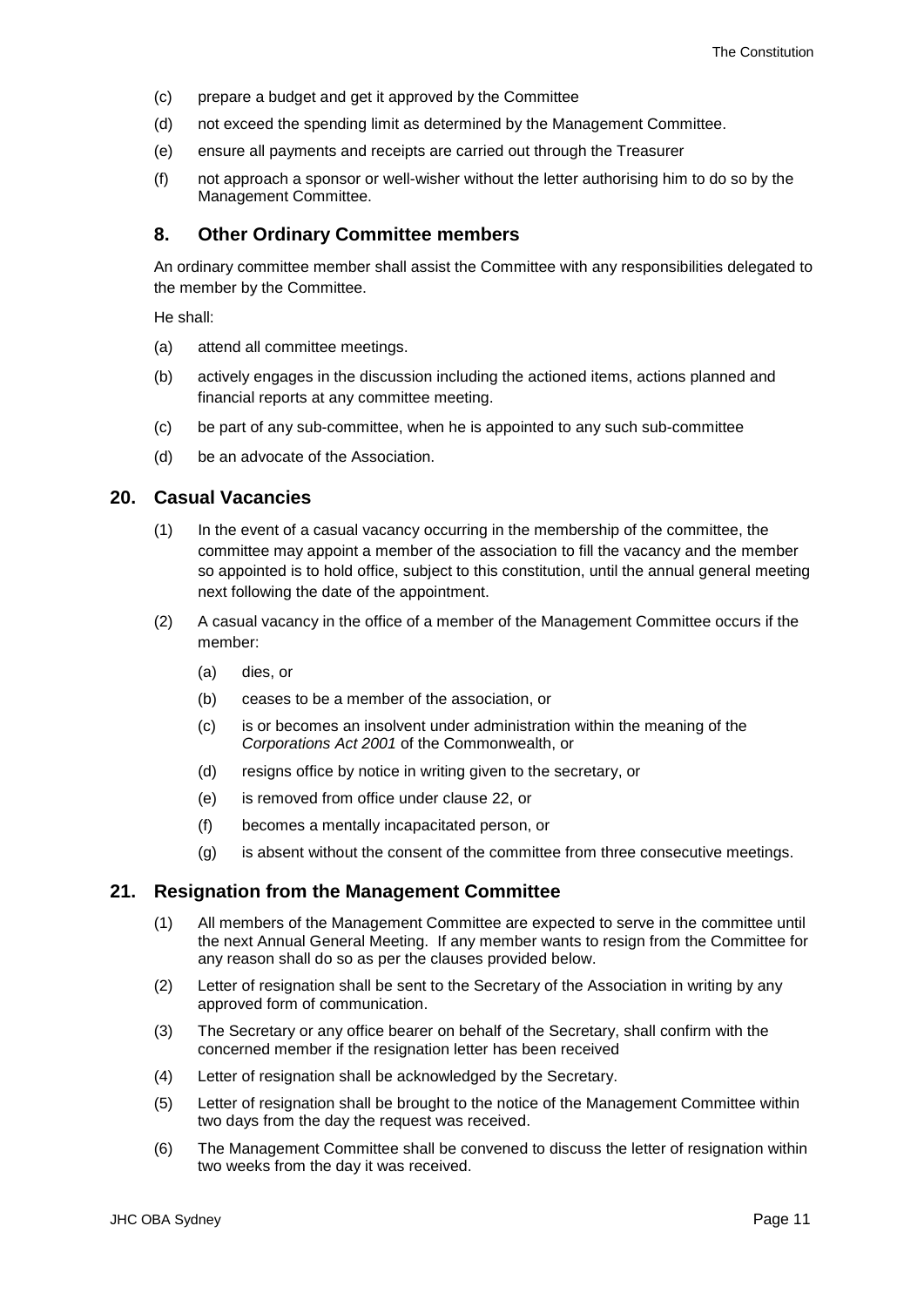- (7) The Management Committee may address the concerns of the member who wanted to resign before making any decision on the letter of resignation.
- (8) If the Management Committee wants the member to reconsider his decision to resign, it shall arrange for a meeting with the member.
- (9) If the member who sent his letter of resignation reconsidered his decision after a meeting with the Management Committee as per sub clause (7), he shall inform the Secretary in writing.
- (10) The Management Committee shall accept the letter of resignation and declare the position held by that member vacant, if a resolution as per sub clause (7) and (8) is not reached.
- (11) If the member who sent his letter of resignation has changed his mind and wanted to remain in the Management Committee, he can only do so before the Management Committee make a decision as per sub clause (10).
- (12) A member who resigned as per clause 21 shall return all documents, registers, assets or any other valuable information belonging to the Association within seven days of his resignation being accepted by the Management Committee.
- (13) Refusal or failure to do a hand over as per sub clause (12) above shall deemed to be misconduct act and shall be dealt with as provided in the constitution.

## <span id="page-12-0"></span>**22. Removal of Committee Members**

- (1) The association in general meeting may by resolution remove any member of the committee from the office of member before the expiration of the member's term of office and may by resolution appoint another person to hold office until the expiration of the term of office of the member so removed.
- (2) If a member of the committee to whom a proposed resolution referred to in subclause (1) relates makes representations in writing to the secretary or president (not exceeding a reasonable length) and requests that the representations be notified to the members of the association, the secretary or the president may send a copy of the representations to each member of the association or, if the representations are not so sent, the member is entitled to require that the representations be read out at the meeting at which the resolution is considered.

#### <span id="page-12-1"></span>**23. Voting and Decisions**

- (1) Questions arising at a meeting of the committee or of any sub-committee appointed by the committee are to be determined by a majority of the votes of members of the committee or sub-committee present at the meeting.
- (2) Each member present at a meeting of the committee or of any sub-committee appointed by the committee (including the person presiding at the meeting) is entitled to one vote but, in the event of an equality of votes on any question, the person presiding may exercise a second or casting vote.
- (3) Any act or thing done or suffered, or purporting to have been done or suffered, by the committee or by a sub-committee appointed by the committee, is valid and effectual despite any defect that may afterwards be discovered in the appointment or qualification of any member of the committee or sub-committee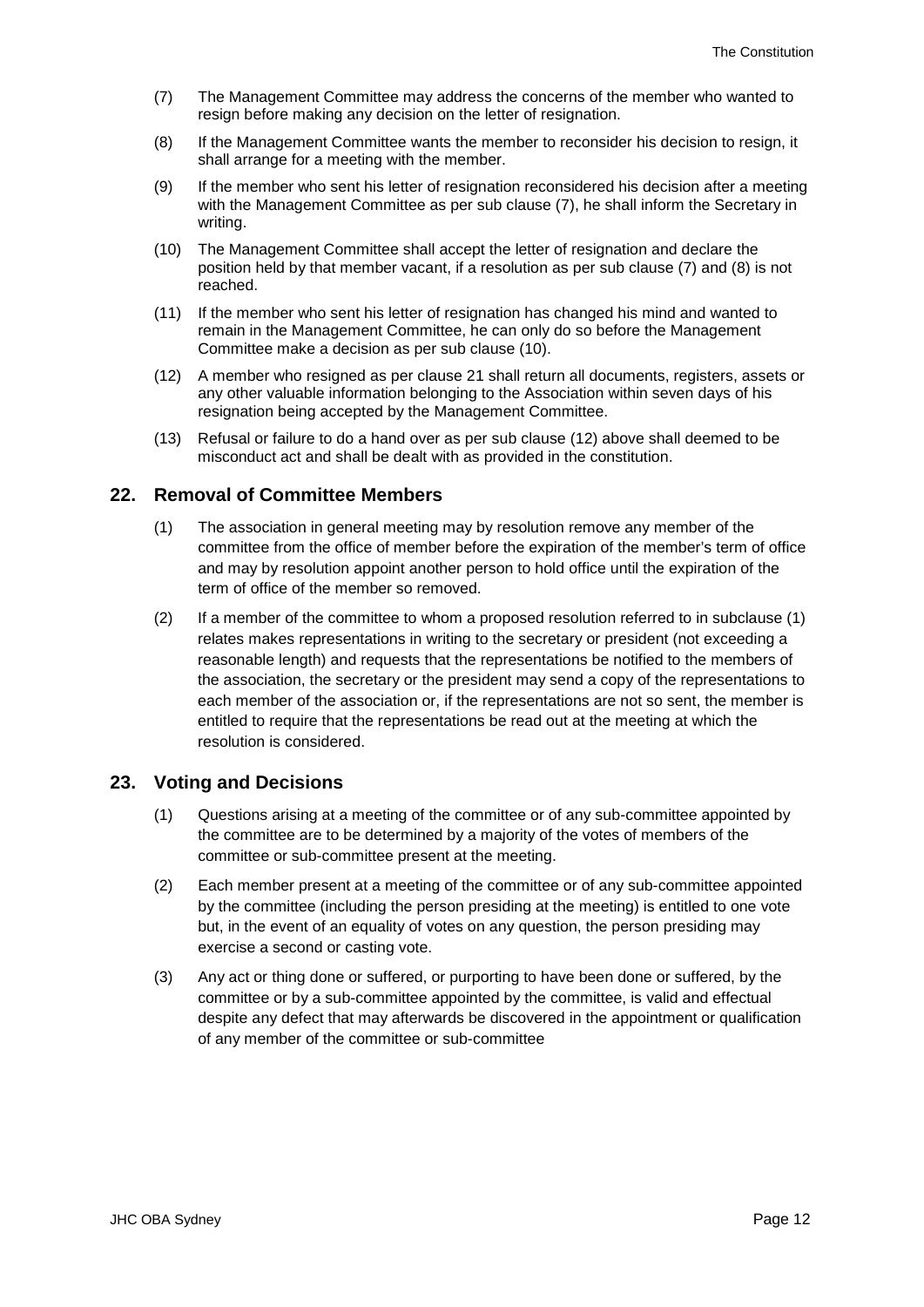# <span id="page-13-0"></span>**Part 4 – General Meetings**

# <span id="page-13-1"></span>**24. Annual General Meeting**

The association must hold its Annual General Meeting on or before the 15<sup>th</sup> Day of December after the close of the association's financial year.

# <span id="page-13-2"></span>**25. Business and process of Annual General Meeting**

- (1) The Annual General Meeting of the association is, subject to the Act and to clause 25, to be convened on the date and at the place and time that the committee thinks fit.
- (2) In addition to any other business which may be transacted at an Annual General Meeting, the business of an Annual General Meeting is to include the following:
	- (b) Confirmation of the minutes of the previous annual general meeting and of any special general meeting held since that Annual General Meeting,
	- (c) Annual Report from the Secretary on the activities of the association during the last preceding financial year,
	- (d) Reports of the sub-committees previously approved by the Committee.
	- (e) Audited Financial Reports required to be submitted to members under the Act.
	- (f) Election of Management Committee members of the association.
	- (g) Nomination of Patron, Vice Patrons and an Auditor.
- (3) Notice of Annual General Meeting shall be sent to all the members not later than three weeks before the date on which Annual General Meeting is to be held.
- (4) The following need to be included with the Notice of Annual General Meeting:
	- (a) Annual report
	- (b) Resolutions brought for consideration by the Committee.
	- (c) Request for Resolution, if any from the members to reach the committee ten days before the Annual General Meeting.
	- (d) Request for nominations to the New Management Committee along with the Nomination form.
- (5) Audited Financial Reports shall be sent to all members one week before the date of the Annual General Meeting.
- (6) A list of validated nominations received and compiled as per clause 18 shall be sent to all members one week before the date of the Annual General Meeting.
- (7) Quorum for the Annual General Meeting shall be one third of the total eligible membership or twenty eligible members whichever is higher.

# <span id="page-13-3"></span>**26. Special General Meetings**

- (1) The committee may, whenever it thinks fit, convene a special general meeting of the association.
- (2) The committee must, on the requisition of at least one third of the total number of members, convene a Special General Meeting of the association.
- (3) A requisition of members for a Special General Meeting:
	- (a) must be in writing, and
	- (b) must state the purpose or purposes of the meeting, and
	- (c) must be signed by the members making the requisition, and
	- (d) must be lodged with the secretary, and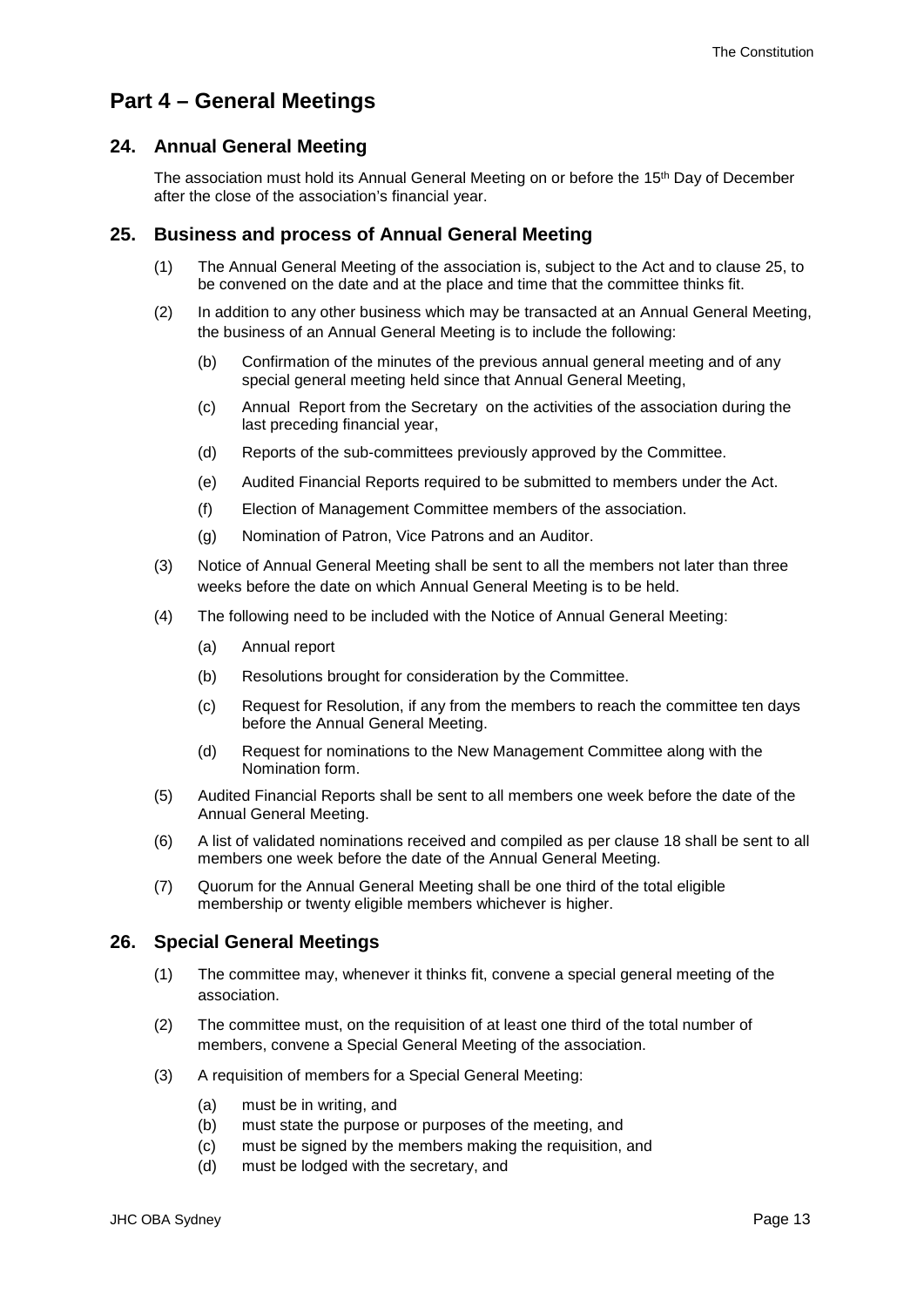- (e) may consist of several documents in a similar form, each signed by one or more of the members making the requisition.
- (4) If the committee fails to convene a Special General Meeting to be held within six weeks after the date on which a requisition of members for the meeting is lodged with the secretary, any one or more of the members who made the requisition may convene a Special General Meeting to be held not later than three months after that date.
- (5) If the committee resolves to convene a meeting, it shall give three weeks' notice to the members.
- (6) A notice on the Special General Meeting shall be sent to all the members by email not later than three weeks from the date of the Special General Meeting.
- (7) The notice of Special General Meeting shall also contain the agenda items that is going to be the subject matter of the Special General Meeting along with the contact person of the requestors who requested the Special General Meeting.
- (8) A special general meeting convened by a member or members as referred to in subclause (4) must be convened as nearly as is practicable in the same manner as general meetings are convened by the committee.
- (9) For the purposes of subclause (3):
	- (a) a requisition may be in electronic form, and
	- (b) a signature may be transmitted, and a requisition may be lodged, by electronic means.
- (10) Quorum for the Special General Meeting shall be one third of the total eligible membership or twenty eligible members, whichever is higher.

#### <span id="page-14-0"></span>**27. Proxy votes not permitted**

Proxy voting must not be undertaken at or in respect of a general meeting.

## <span id="page-14-1"></span>**28. Postal or Electronic ballots**

Postal or Electronic ballot must not be undertaken at or in respect of a general meeting

# <span id="page-14-2"></span>**Part 5 – Miscellaneous**

### <span id="page-14-3"></span>**29. Patron and Vice Patron**

#### (1) **The Patron**

There shall be two patrons to the Association.

- (a) The Principal of Jaffna Hindu College shall be the ex-officio Patron of the Association.
- (b) Other patron shall be one of the old boys or teachers who live in NSW and be nominated at the Annual General Meeting.

#### (2) **The Vice Patrons**

There shall be two vice patrons to the Association.

- (a) Two vice patrons, living in NSW shall be nominated by members at the Annual General Meeting.
- (b) Vice patrons shall be old boys of Jaffna Hindu College and who have rendered outstanding and invaluable services to the college, association or community and shall be nominated by members at the Annual General Meeting.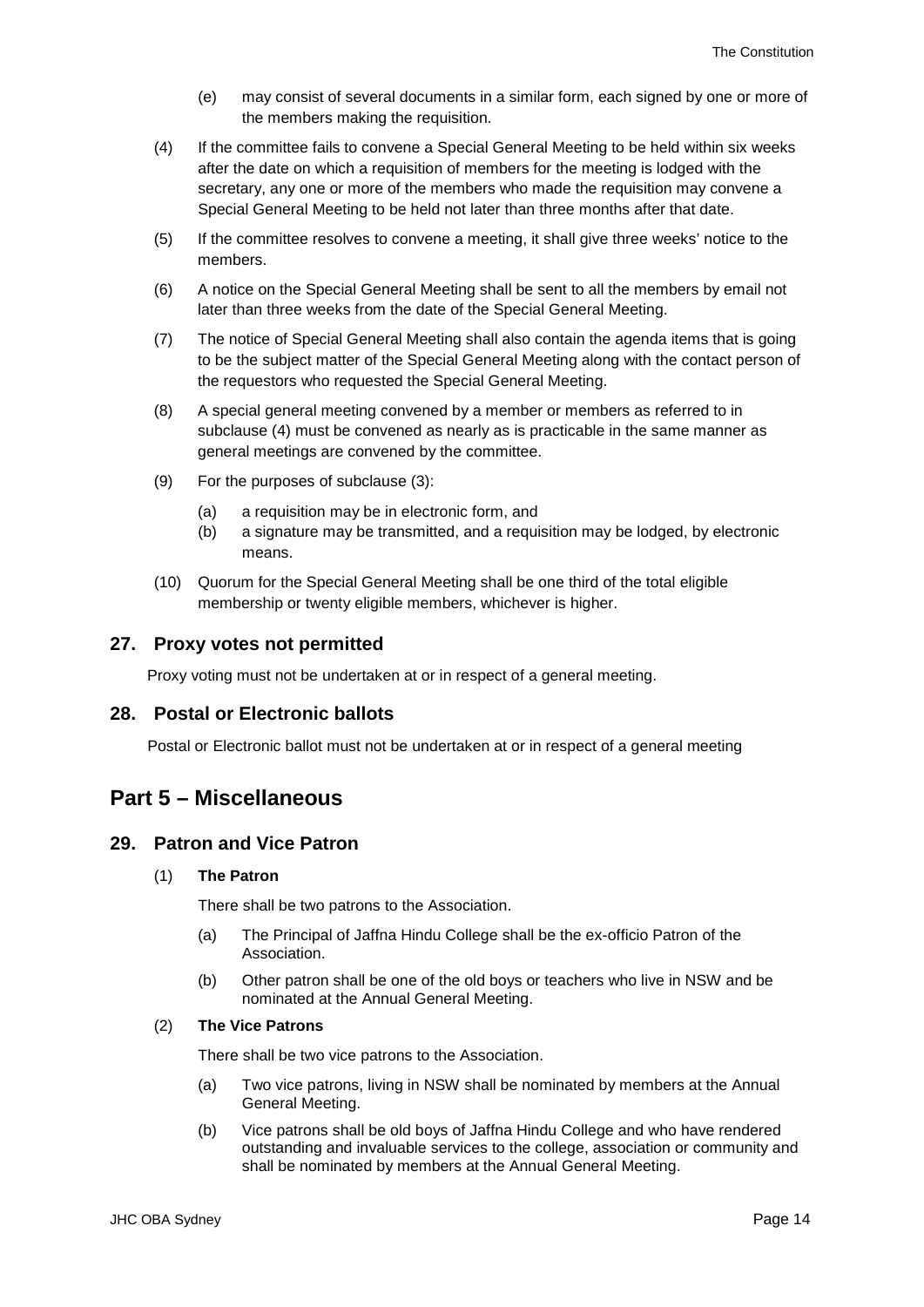# <span id="page-15-0"></span>**30. Insurance**

The Association may effect and maintain adequate insurance to cover risks associated with the operation of the association.

## <span id="page-15-1"></span>**31. Communication:**

#### **(1) General**

- (a) All correspondences shall be addressed to the Secretary.
- (b) No member other than the incumbent Secretary shall use the association's name to circulate any form of correspondence, publications and e -mails.
- (c) No member shall use the association's name to circulate any form of correspondence dis-crediting another member or the association.
- (d) Any breach to the above clause shall be deemed to have acted in a misconduct and appropriate disciplinary action may be taken against that member as decided by the committee.

# **(2) Webmaster**

The Webmaster shall be responsible for the maintenance of the official website of the Association [www.jhcobasydney.org.au.](http://www.jhcobasydney.org.au/) Tending to any means by which the content of the Association is made available to the public using web resources. He shall:

- (a) be responsible for ensuring that the website content is consistent and the purpose of the Association that it is not used for any purpose or activity prohibited to the Association.
- (b) maintain website and social media platforms for the members.
- (c) serve as the server administrator.
- (d) ensure that no documents in the web will be deleted; instead, they shall be archived.
- (e) act upon the instructions received from the Committee.

# <span id="page-15-2"></span>**32. Funds Management**

- (1) Subject to any resolution passed by the Association in General Meeting, the funds of the Association are to be used solely in pursuance of the objects of the Association in the manner that the committee determines.
- (2) All cheques, drafts, bills of exchange, promissory notes and other negotiable instruments must be signed by two authorised signatories, one of them shall be the treasurer or in his absence the assistant treasurer and the other shall be the president or secretary.
- (3) The committee shall at all times, follow the financial guidelines when dealing with funds management, including collection, receipt, banking and spending of the funds.

#### <span id="page-15-3"></span>**33. Distribution of property on winding up of association**

- (1) Subject to the Act and the Regulations, in a winding up of the association, any surplus property of the association is to be transferred to another organisation with similar objects and which is not carried on for the profit or gain of its individual members.
- (2) In this clause, a reference to the surplus property of an association is a reference to that property of the association remaining after satisfaction of the debts and liabilities of the association and the costs, charges and expenses of the winding up of the association.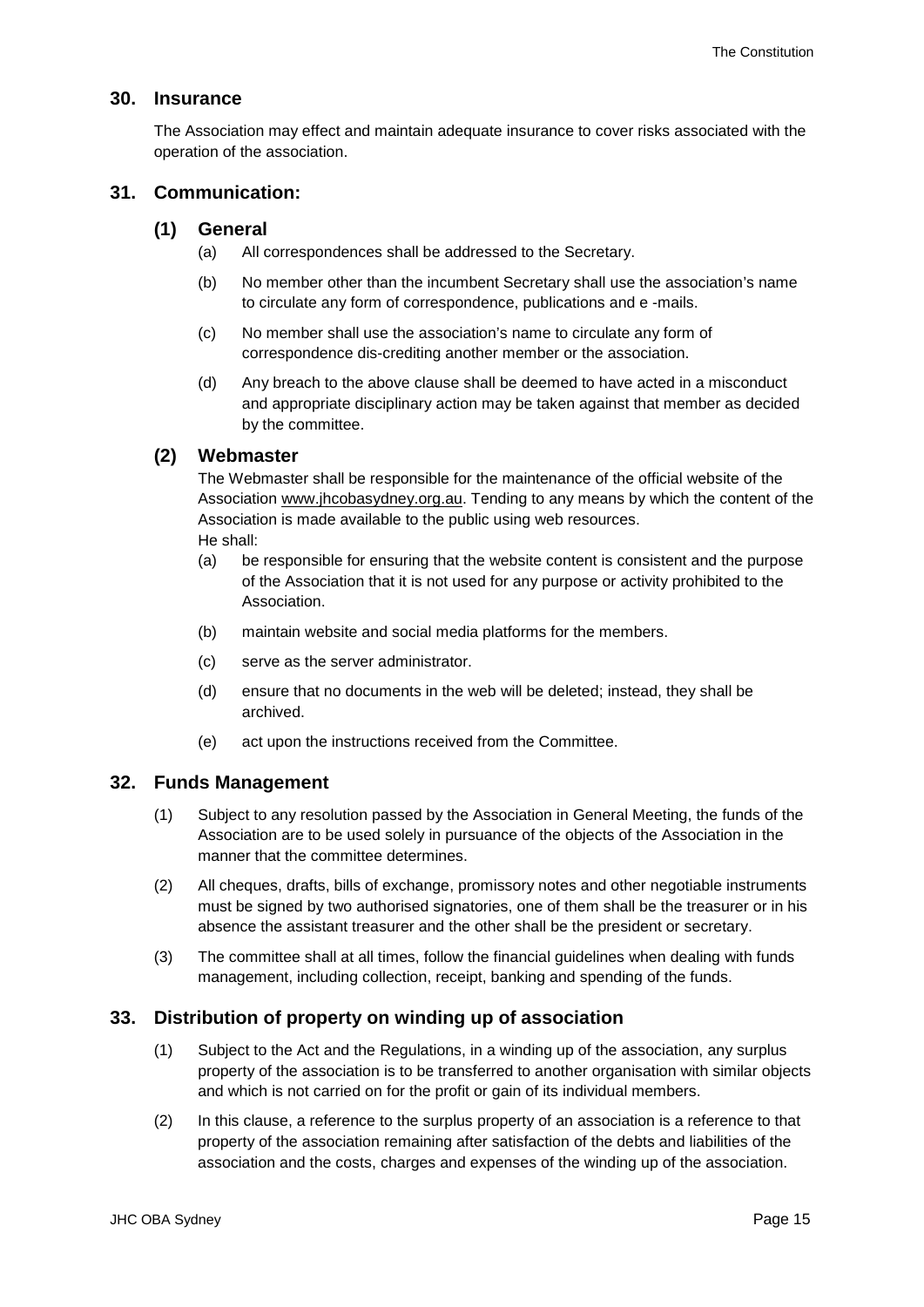# <span id="page-16-0"></span>**34. Inspection of Books**

- (1) The following documents must be open to inspection, free of charge, by a member of the association at any reasonable hour:
	- (a) records, books and other financial documents of the association,
	- (b) this constitution,
	- (c) minutes of all committee meetings and general meetings of the association.
- (2) A member of the association may obtain a copy of any of the documents referred to in sub-clause (1) on payment of a fee of not more than \$10 for each page copied.
- (3) Despite subclauses (1) and (2), the committee may refuse to permit a member of the association to inspect or obtain a copy of records of the association that relate to confidential, personal, employment, commercial or legal matters or where to do so may be prejudicial to the interests of the association.

## <span id="page-16-1"></span>**35. Service of Notices**

- (1) For the purpose of this constitution, a notice may be served on or given to a person:
	- (a) by delivering it to the person personally, or
	- (b) by sending it by pre-paid post to the address of the person, or
	- (c) by sending it by facsimile transmission or some other form of electronic transmission to an address specified by the person for giving or serving the notice.
- (2) For the purpose of this constitution, a notice is taken, unless the contrary is proved, to have been given or served:
	- (a) in the case of a notice given or served personally, on the date on which it is received by the addressee, and
	- (b) in the case of a notice sent by pre-paid post, on the date when it would have been delivered in the ordinary course of post, and
	- (c) in the case of a notice sent by facsimile transmission or some other form of electronic transmission, on the date it was sent or, if the machine from which the transmission was sent produces a report indicating that the notice was sent on a later date, on that date.

## <span id="page-16-2"></span>**36. Guidelines**

The guidelines developed for the smooth operation of the Association in respect of the matters set out below, appear as a schedule to the constitution:

#### (1) **Guidelines on Operational Matters**

These guidelines are for membership drive, nominations for positions in the management committee and other operational matters.

#### (2) **Guidelines on Financial Matters and Fund Raising**

These guidelines are to ensure that the financial transactions are as per Australian Accounting Standard as well as to reduce the Financial and Reputational risk to the Association.

#### (3) **Guidelines on Sports Activities.**

These guidelines are to ensure that all sports activities are streamlined and executed within the approved budget and the objectives of the Association.

#### (4) **Guidelines on Social Activities.**